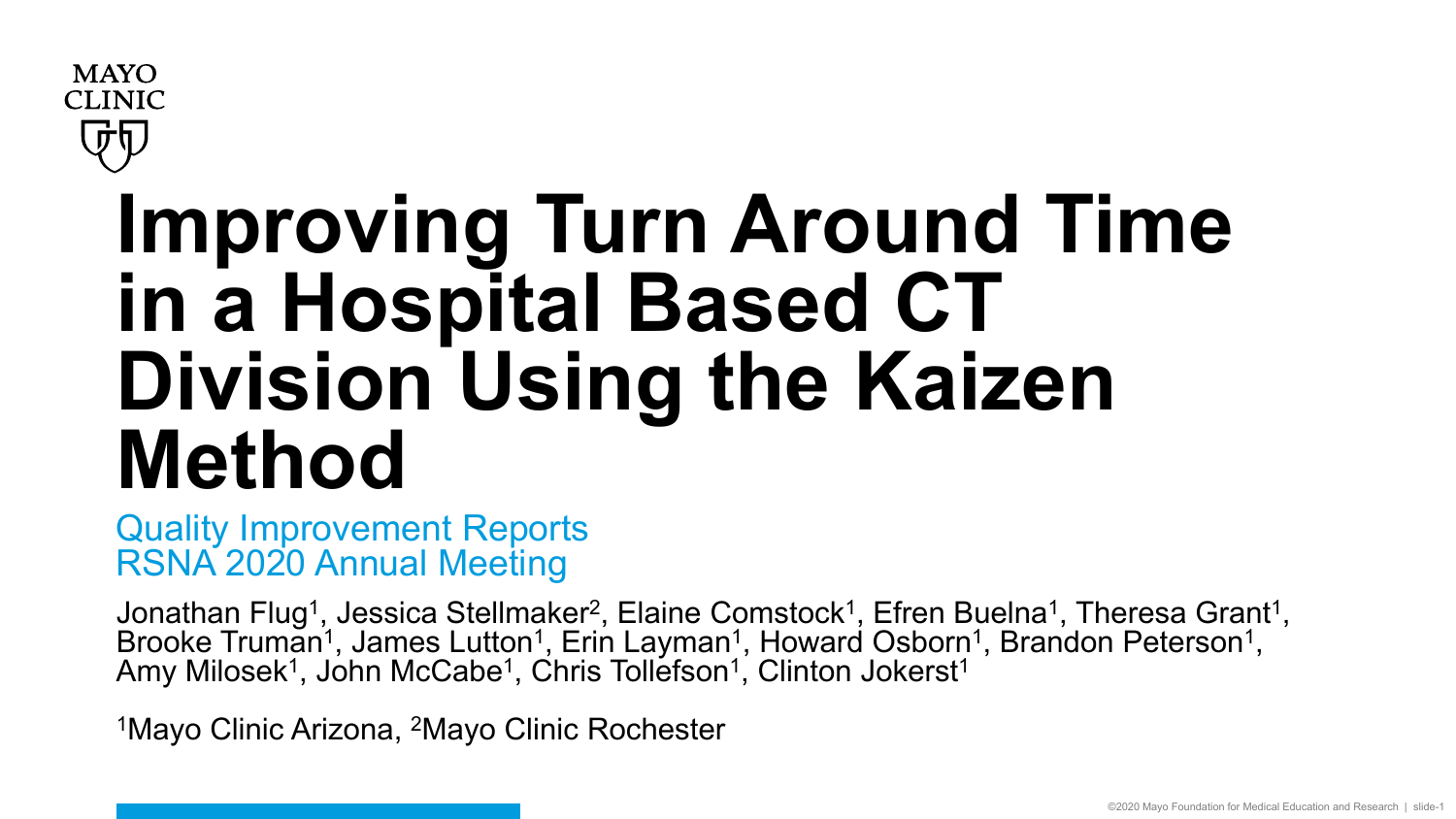#### **Background and Current State Hospital Based CT Department**

- Kaizen = Lean approach to creating continuous improvement
- Based on the idea that small, ongoing positive changes can reap major improvements
- Developed in manufacturing to lower defects, eliminate waste, boost productivity, encourage worker purpose and accountability, and promote innovation.
- Multidisciplinary group formed including – radiology leadership, CT leadership, process improvement specialist, CT technologists, radiology nursing, front desk staff, and informatics support.

#### **Background Current State**

- Standard work not clear
- Flow of work inconsistent
- Delays and patients not ready
- Epic stages are not being done the same across people
- Low individual tech accountability
- Poorly defined CT Coordinator Role
- Role of techs not clearly defined
- Lots of phone calls to the coordinator/interruptions
- CT Coordinator gets an overwhelming amount of work
- Scanning wrong patients does occur 2 wrong in last 3 months (3 this year)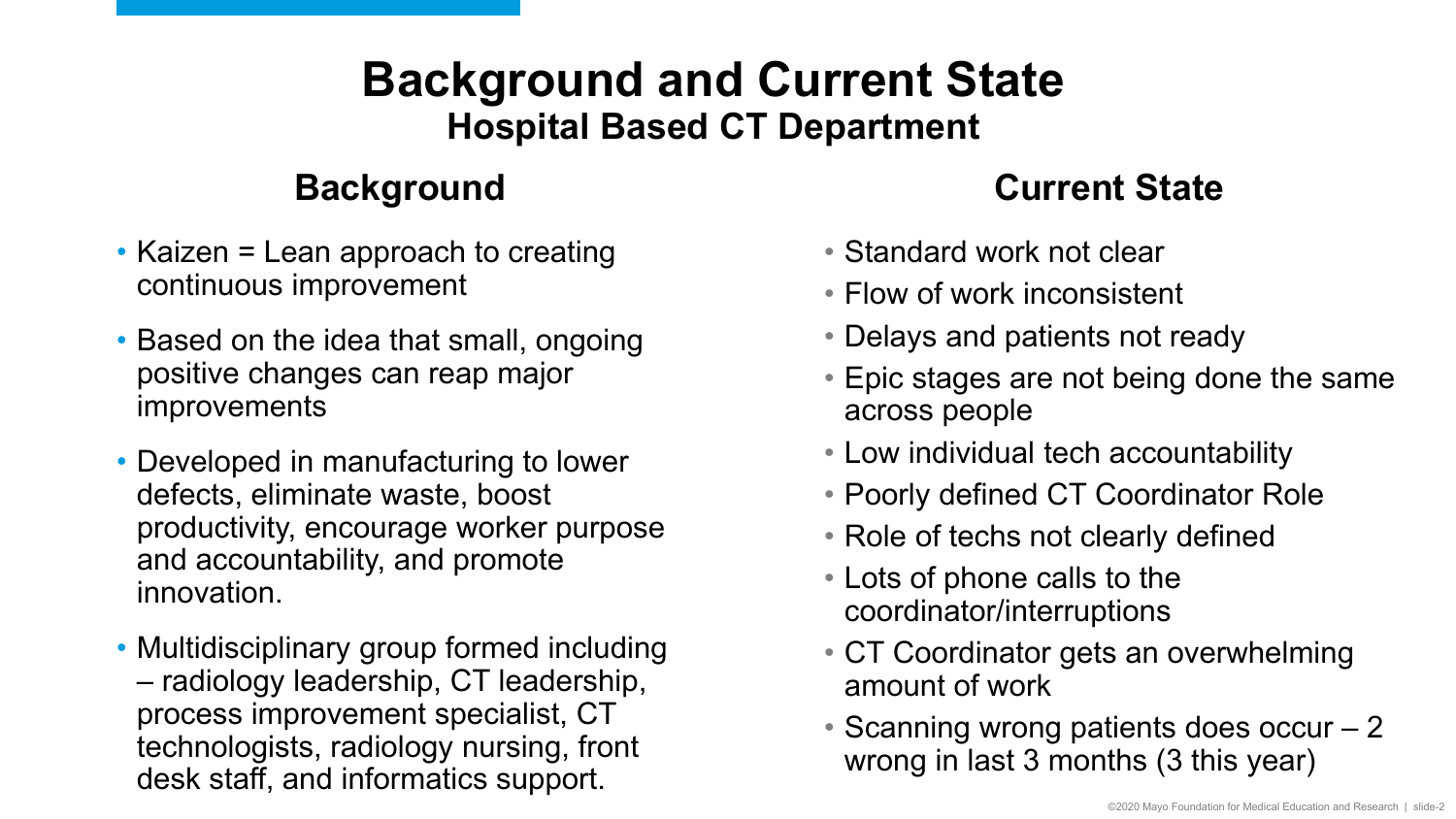#### **Project Purpose and Goals**

- Setting Hospital based diagnostic CT imaging division.
- Goal Decrease turn around time for inpatients, outpatients and ED patients each by 20% without negatively impacting patient safety.
- Baseline data and value stream maps obtained prior to Kaizen, spanning outpatient CT with and without contrast, ED CT, and inpatient CT.
- A 1 week Kaizen focused improvement event occurred, led by a facilitator trained in process improvement with the assistance of staff experienced in these events, from another hospital in the Enterprise.
- Staff were trained in lean methodology prior to the week. Additional leadership and administrative support was offered to assist in data analysis during the week.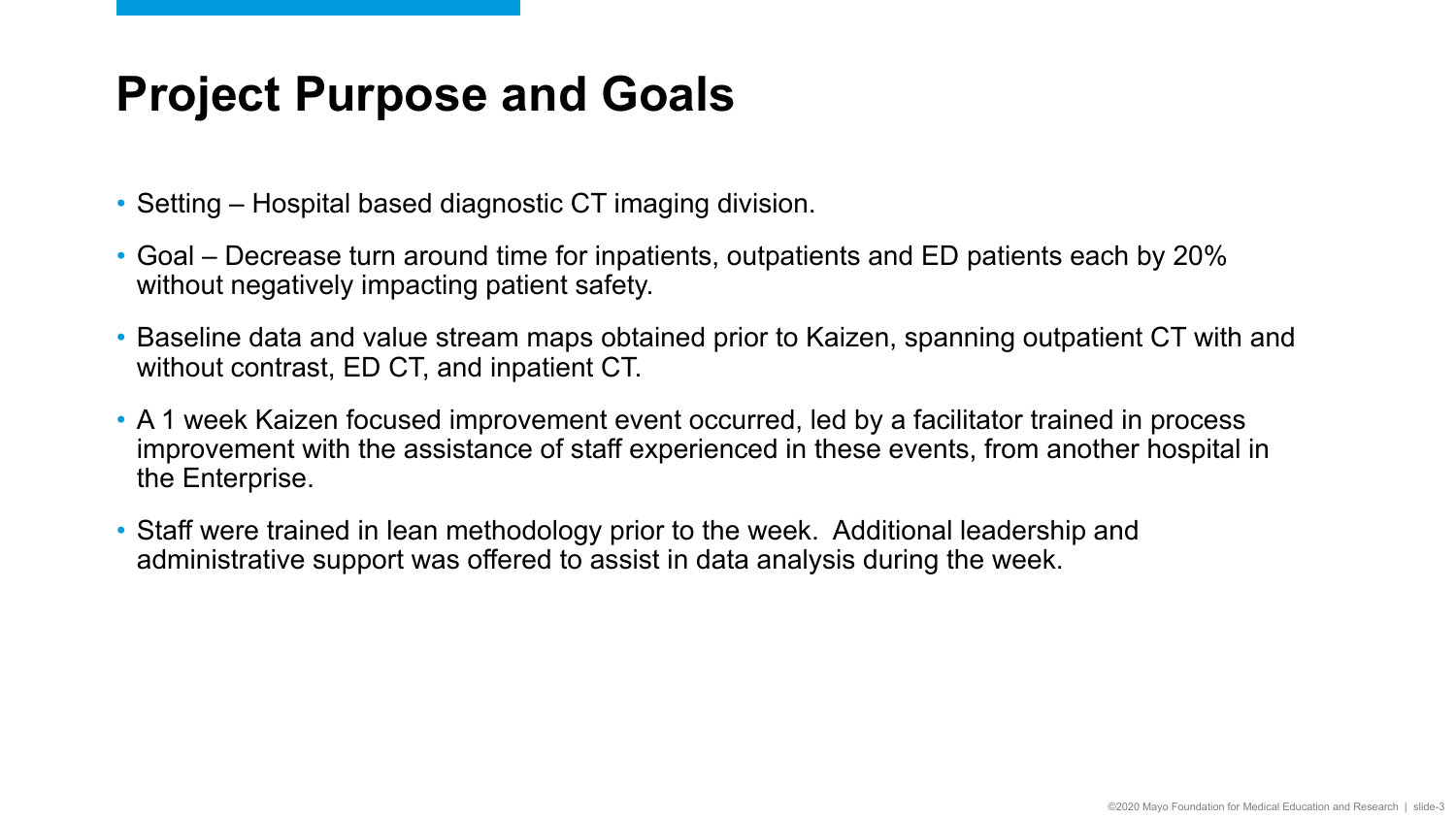### **VSM OUT-PATIENT NON-CONTRAST Baseline** Post

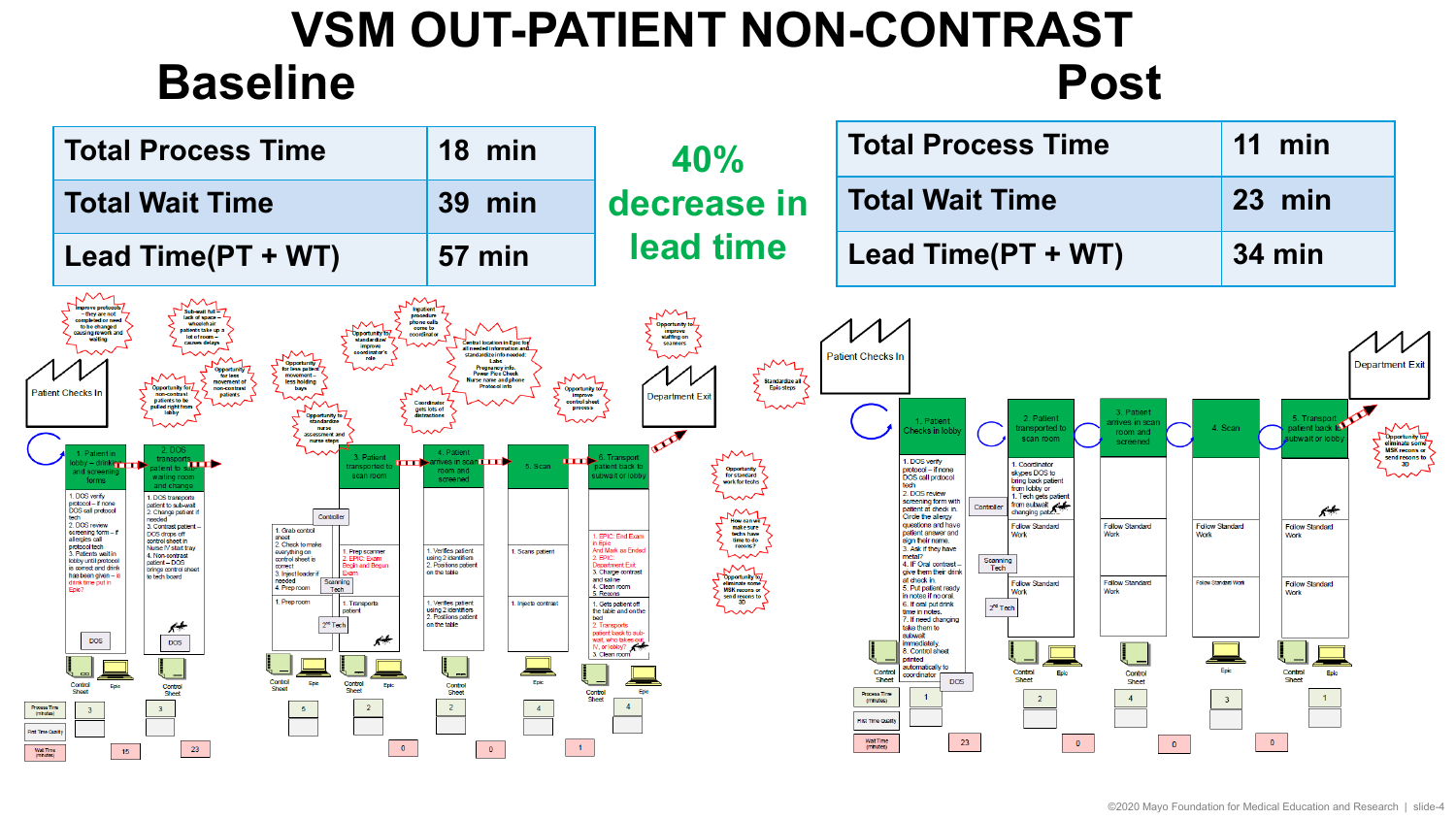#### **Data: Goal**

Decrease TAT for inpatients, outpatients and ED patients each by 20% without negatively impacting patient safety by 8/9/19

|                      | <b>Baseline</b><br>(May/June<br>2019) | <b>Post Kaizen</b> | $\frac{0}{\alpha}$<br><b>Decrease</b> |
|----------------------|---------------------------------------|--------------------|---------------------------------------|
| <b>Inpatient TAT</b> | 265 minutes                           | 122 minutes        | 54%                                   |
| <b>ED Response</b>   | 61 minutes                            | 43 minutes         | 29%                                   |
| <b>OP TAT</b>        | 71 minutes                            | 39 minutes         | 45%                                   |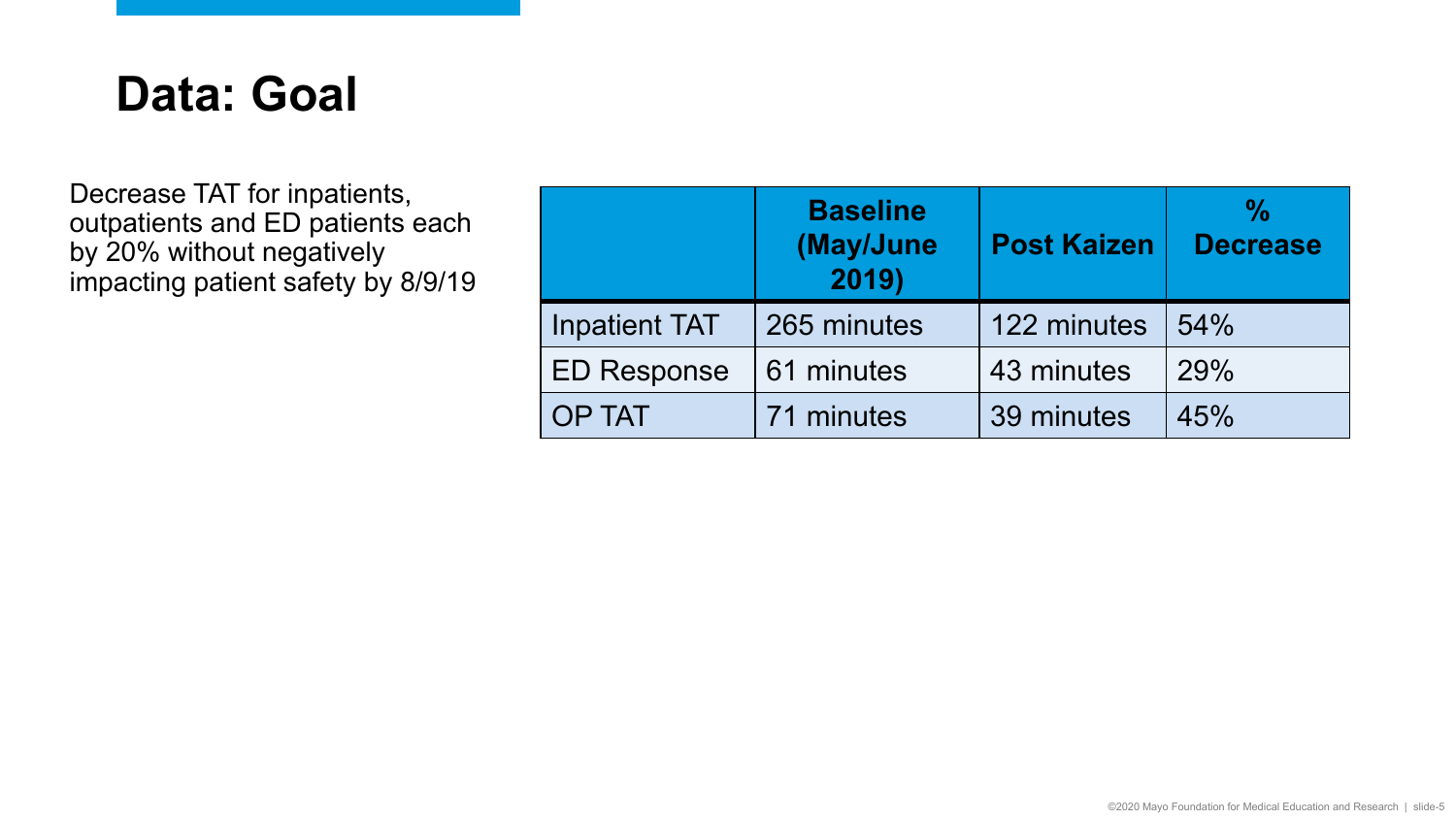### **Data: Other Benefits & Counterbalance Measure**

• Long term sustained reduction in outpatient start time





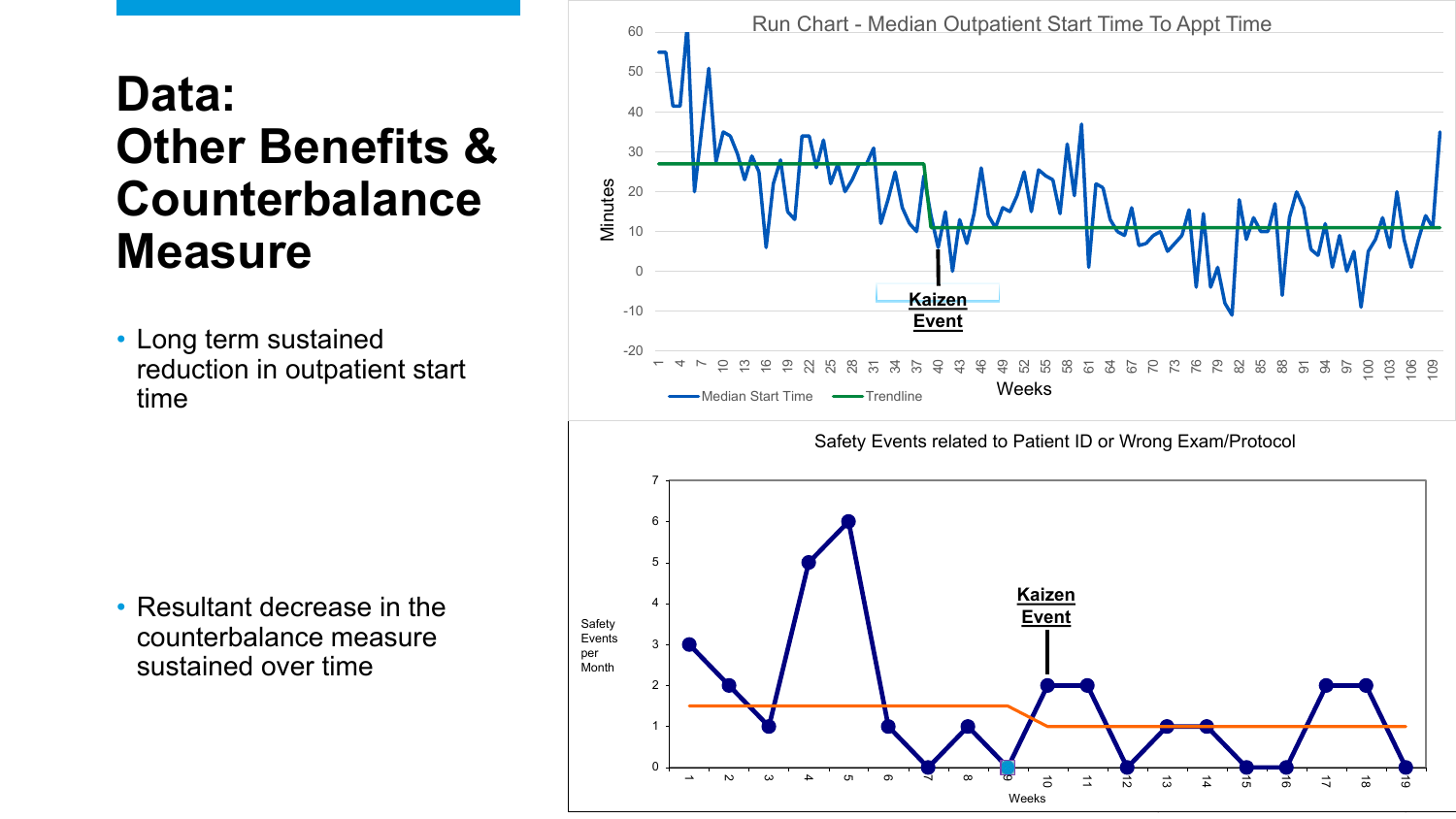## **Key Interventions**

- Multiple daily meetings were held during the Kaizen event
- Interventions all focused on creation of standard work for all relevant roles
- Standard work developed by front line staff participating in Kaizen
- Proposed standard work repeatedly tested throughout the week and tweaked based on results of small PDSA cycles
- Department leadership and lead staff present to ensure that standard work is followed by all staff

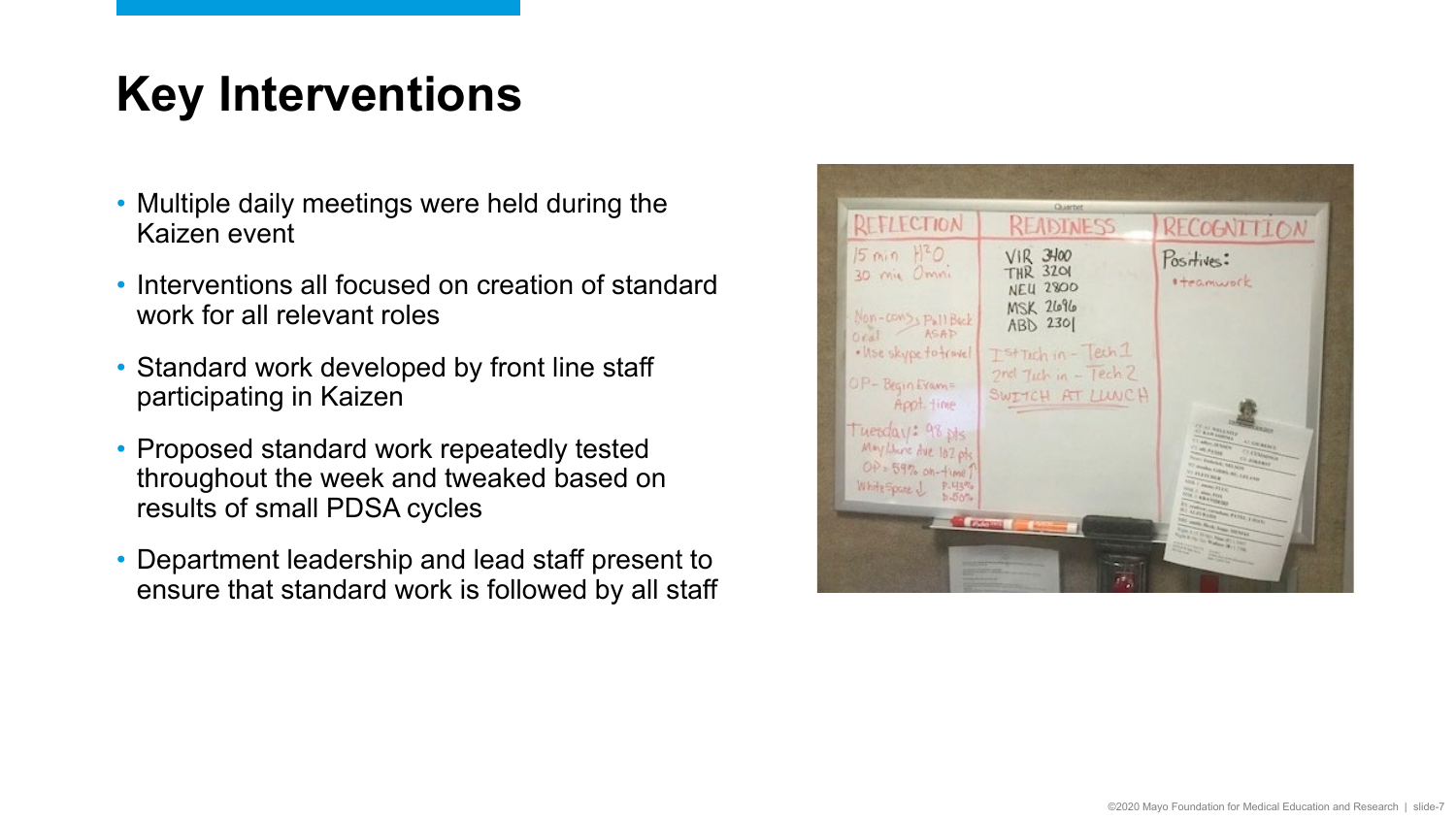## **Example of Standardized Work - Technologists**

Technologist Responsibilities (Switch at Lunch)

- Standardized lunches and breaks
- No writing on control sheets using Epic tabs
- Signs to cut down on traffic through control room
- Reduce interruptions from phone calls that could be routed other places
- EVS clean at 6 am and 6 pm
- Reminders to ED about patient ready
- Train all techs on Shorthand and Protocolling

| Tech 1 (7:00 and 8:30)                                     | Tech 2 (9:30 and 10:00)                                                              |
|------------------------------------------------------------|--------------------------------------------------------------------------------------|
|                                                            | 1. Phone Call to ED/1 West for NON-CON                                               |
|                                                            | 2. Begin Exam (transport 'in progress' for<br>inpatients)                            |
|                                                            | 3. Transport Patient (ED/OP Subwait)                                                 |
| 4. Pull E-Protocol/Verify Protocol                         |                                                                                      |
|                                                            | 5. Load Contrast                                                                     |
|                                                            | 6. Both Techs Verify Correct Patient / Exam                                          |
|                                                            | 7. Transfer Patient to Table                                                         |
|                                                            | 8. Positions Patient on Table                                                        |
|                                                            | 9. Check IV 1st                                                                      |
|                                                            | 10. Hook Up Contrast                                                                 |
|                                                            | <b>11. Inject Contrast</b>                                                           |
| 12. Scan                                                   | 13. Work Up Next Patient                                                             |
|                                                            | 14. Transfer Patient Off Table (Tech 2 Back to Step 1)                               |
| 15. Recon and End Exam                                     |                                                                                      |
| <b>16. Chart Contrast</b>                                  |                                                                                      |
|                                                            | 17. Clean Room/Set Up For Next Patient (Tech 2 Back to Step 1/Tech 1 Back to Step 4) |
|                                                            | Protocol when scanner empty(primary<br>coordinator support)                          |
| <b>CT 1 Tech When Available:</b>                           |                                                                                      |
| Use skype to Communicate with Coordinator                  |                                                                                      |
| Help Coordinator Protocol ED Patients and Work Up and Scan |                                                                                      |
|                                                            | <b>Shared Responsibilities</b>                                                       |
| <b>Stock Room</b>                                          |                                                                                      |
| Set Up Epic Tabs as Follows:                               |                                                                                      |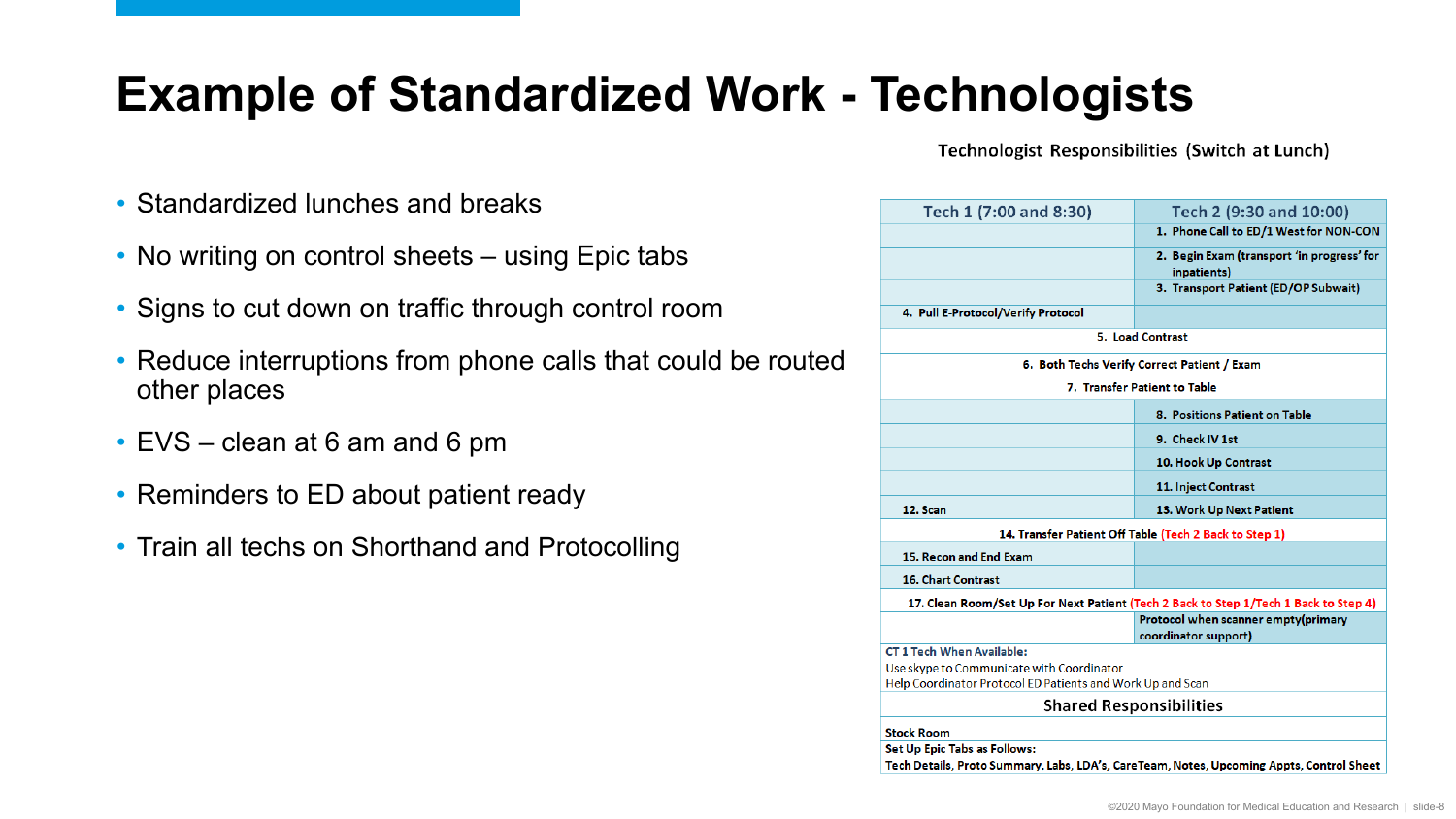## **Standard Work**

#### **CT Coordinator**

- Using Epic notes and exam events for communication
- Standardized Epic columns and tabs across techs
- Round trip transport for inpatients
- Color coded lines in Epic
	- Salmon ED
	- Light Green Inpatient
	- Light Yellow Outpatient
- Skype for communication to DOS and CT1
- MRI transport can help transport CT patients in morning

#### **Nursing**

- 'Department Exit' is being done by nurses
- Standardized Nursing Assessment
- Communicate through notes no running of control sheet to coordinator
	- Write on IV 'keep'
- Care team updating nurse resource timely

#### **Desk Staff (DOS)**

- Clothing assessment at check in no notes
- If need to be changed take to subwait right away
- Non-con no screening form techs pull from lobby
- Oral/NO IV assess allergies and sign at check in and put drink time in notes – techs pull from lobby
- Oral/IV and IV bring back at 30 min mark
- Define and train on changing guidelines